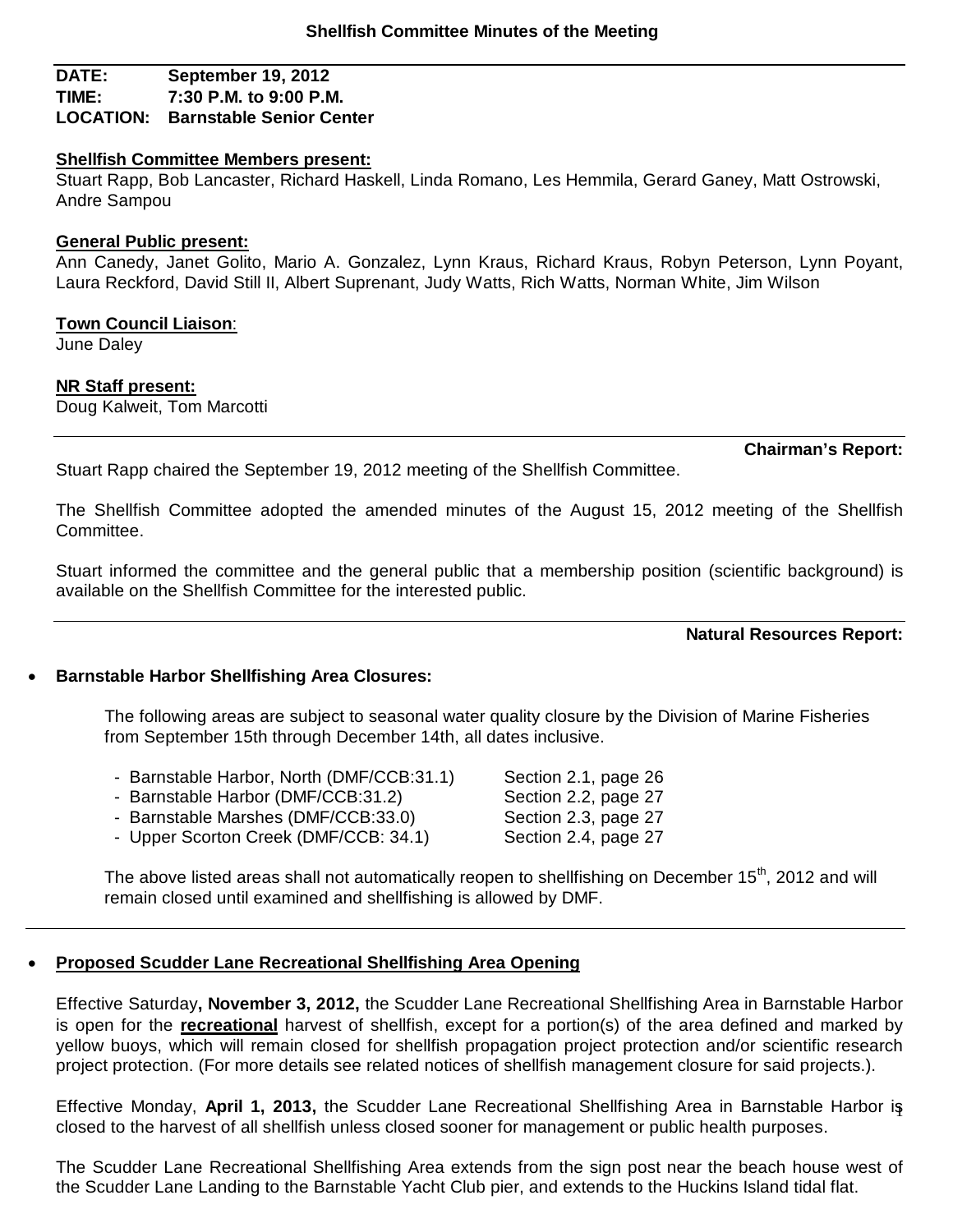# **Closed portions of the Scudder Lane Recreational Shellfishing Area for shellfish project protection:**

## **Those portions of the Scudder Lane Recreational Shellfishing Area within an area(s) defined by yellow buoys are indefinitely closed to the harvest of all shellfish.**

The Natural Resources Program, Aquacultural Research Corporation of Dennis, Ma. And the Southeast Massachusetts Aquaculture Center in a cooperative effort are implementing an experimental shellfish propagation project in Barnstable Harbor. The project entails the remote setting of oysters, the nursery culture of juvenile oysters and the seeding of an oyster habitat within the area defined above. The nursery phase of the project has been successfully completed and juvenile oysters have been seeded in the area. The demarcated area as defined above will remain closed indefinitely to allow for continued protection of the seed oysters. It is the hope of all those involved in this project that any inconvenience to anyone's use of the public lands and resources in the harbor is compensated by the successful enhancement of the natural resources of the harbor for the benefit of all. Thank you for your cooperation. For more information please contact the Natural Resources Office.

Natural Resources has deployed predator exclusion netting to protect quahog seed planted in the area. Please do not disturb the netting or the project quahogs.

## **Proposed Oyster Season Opening**

Effective Saturday**, November 3, 2012**, Town of Barnstable waters currently open to the harvest of soft shell clams and quahogs are open for the **recreational** harvest of oysters

Effective Monday**, April 1, 2013,** the harvest of oysters is prohibited throughout the Town of Barnstable unless closed sooner for management or public health purposes.

**LEGAL SIZE OYSTER:** Minimum legal harvest size is three (3) inches longest length.

**RECREATIONAL HARVEST LIMIT:** Not more than 1/2 peck (5 quarts dry measure) per calendar week.

**SHELLFISH MANAGEMENT:** The Natural Resources Office reserves the right to prohibit the harvest of shellfish at any time in any area of the Town for management purposes.

## **Piers, Dredging and Shellfish Habitat Issues:**

The Shellfish Committee reviewed the following proposed pier and/or dredging applications (N.O.I.):

| Applicant:                       | <b>Carlo Anthony and Hillary H. Trs.</b>                                                                                       |
|----------------------------------|--------------------------------------------------------------------------------------------------------------------------------|
| <b>Project Location:</b>         | 28 Windrush Lane, Osterville, MA 02655, Map 093 Parcel 069 & 073                                                               |
| <b>Proposed Project:</b>         | (N.O.I.) To construct and maintain a timber boardwalk, pier, ramp and float in North Bay.                                      |
| <b>Public Hearing:</b><br>Place: | September 11, 2012 Time: 6:30 P.M.<br>Barnstable Town Hall, 367 Main Street, 2nd floor Hearing Room, Hyannis MA                |
| Applicant:                       | Indian Point Inc.                                                                                                              |
| <b>Project Location:</b>         | 8 Indian Trail, Osterville, MA 02655, Map 091, Parcel 001                                                                      |
| <b>Proposed Project</b>          | Request for Determination of Applicability (R.D.A.) To Permit and Maintain Existing Pier <sup>2</sup><br>and Relocate 4 Piles. |
| <b>Public Hearing:</b><br>Place: | September 11, 2012 Time: 6:30 P.M.<br>Barnstable Town Hall, 367 Main Street, 2nd floor Hearing Room, Hyannis MA                |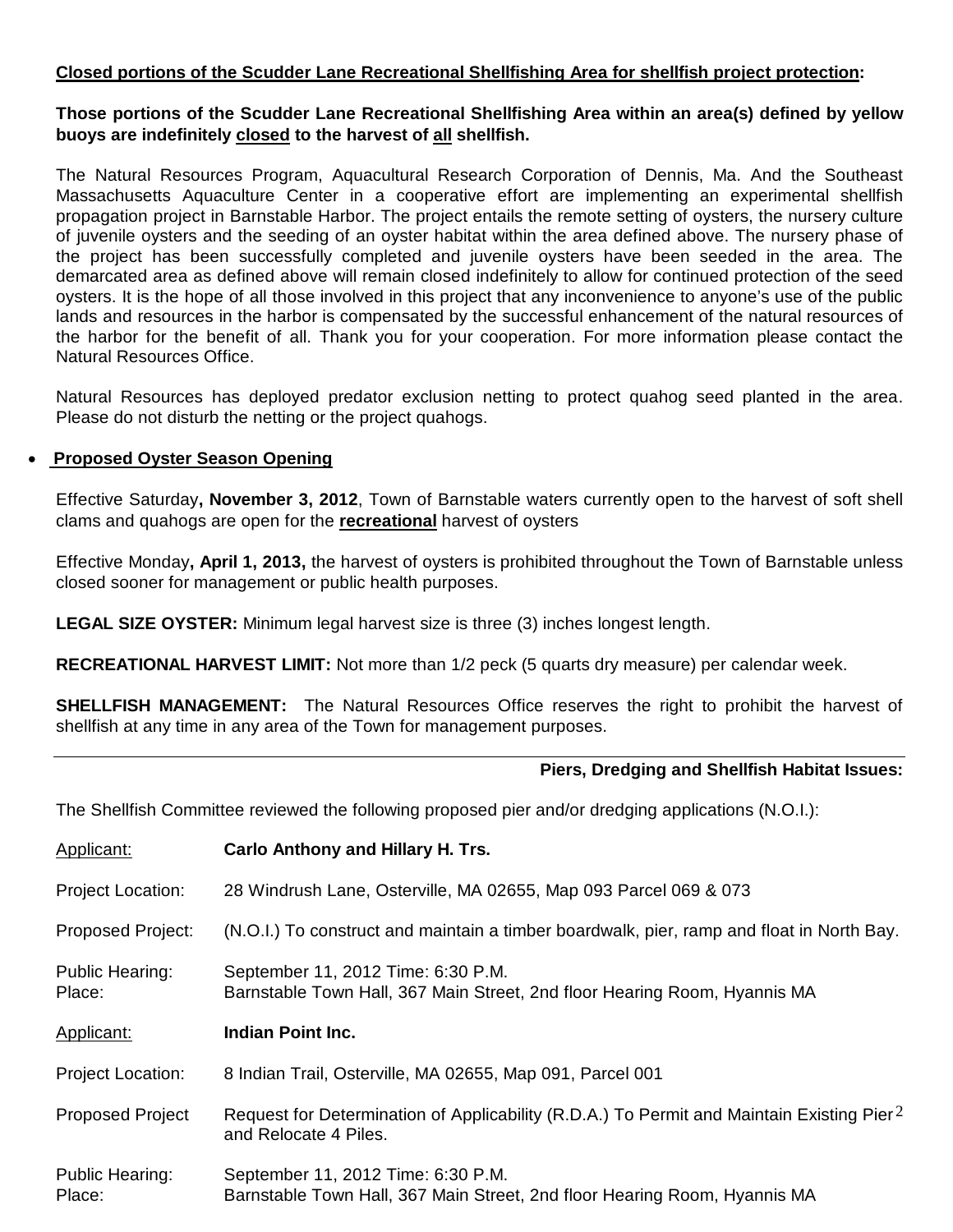Stuart suggested to the committee that it is appropriate for the committee to send a letter to the Conservation Commission requesting that the order of conditions (for the 8 Indian Trail pier) require that the address of the project be posted on the pier, and that there be egress for shellfishermen.

| Applicant:                | 168 Long Beach Road, LLC                                                                                             |
|---------------------------|----------------------------------------------------------------------------------------------------------------------|
| <b>Project Location:</b>  | 168 Long Beach Road, Centerville, MA 02632, Map 205, Parcel 008                                                      |
| <b>Proposed Project:</b>  | Request for Determination of Applicability (R.D.A.) To permit<br>and maintain existing timber walk, deck and floats. |
| Public Hearing:<br>Place: | September 25, 2012 Time: 6:30 P.M.<br>Barnstable Town Hall, 367 Main Street, 2nd floor Hearing Room, Hyannis MA      |

### **Old Business**

 **Further discussion and possible vote regarding the request by William Clark on behalf of Barnstable County to have the Town pay the County a fee of \$10.00 per recreational license and \$50.00 per commercial and aquaculture license sold per year which monies would help the County pay for the purchase of the property known as 99 Chapin Beach Rd., Dennis consisting of some 39 acres of land and the buildings located thereon.**

The Shellfish Committee further discussed William Clark's presentation at the committee's August 2012 meeting regarding the proposal of Barnstable County to purchase the Aquacultural Research Corporation (ARC) property at Chapin Beach, Dennis, MA.. The Shellfish Committee and the general public discussed numerous and various issues, details and questions of the plans and proposals. Richard Kraus, the President of ARC, was present to answer many questions of the committee and the public. The Shellfish Committee chose not to vote on any matters regarding the issue, and agreed to formulate more specific written questions about the matter and submit them to Barnstable County and ARC for the next meeting. Stuart informed the committee that the following letters regarding the topic from the public would be included in the minutes of the meeting:

 **From:** attyjrwilson@comcast.net **To:** "debbie" <lavoie@town.barnstable.ma.us> **Sent:** Monday, August 20, 2012 2:48:28 PM **Subject:** County Plan to Buy ARC with Town Shellfish License fees Hi Debbie, My wife and I attended the August 15, 2012 Meeting of the Shellfish Advisory Committee. We are very concerned about this extraordinary proposal. I have attached a Memo that identifies a few of these concerns and request that this be forwarded to the members of the Committee for their consideration. Thank you for your assistance in this request. Sincerely, Jim Wilson **------------------------------------------------------------------------------------------------------------**

## **A four million dollar plan for the Barnstable County taxpayer to buy waterfront property with an escalating erosion problem**

For many years the owners of, Aquacultural Research Corporation (ARC), formerly known as the Cultured Clam Corporation or simply the clam factory, appear to have been seeking to cash out of their privately owned business. Located at the tip of a rapidly eroding barrier beach - up to ten feet per year, the latest idea is to sell the land and buildings to Barnstable County for \$4,000,000.00. The current town assessed valuation is only \$951,900. It would appear that the three owners would be paid at least a million dollars each and retain their ownership and right to operate and/or sell the business for the next twenty years.

The purchase, as disclosed, would not include any public rights relating to the future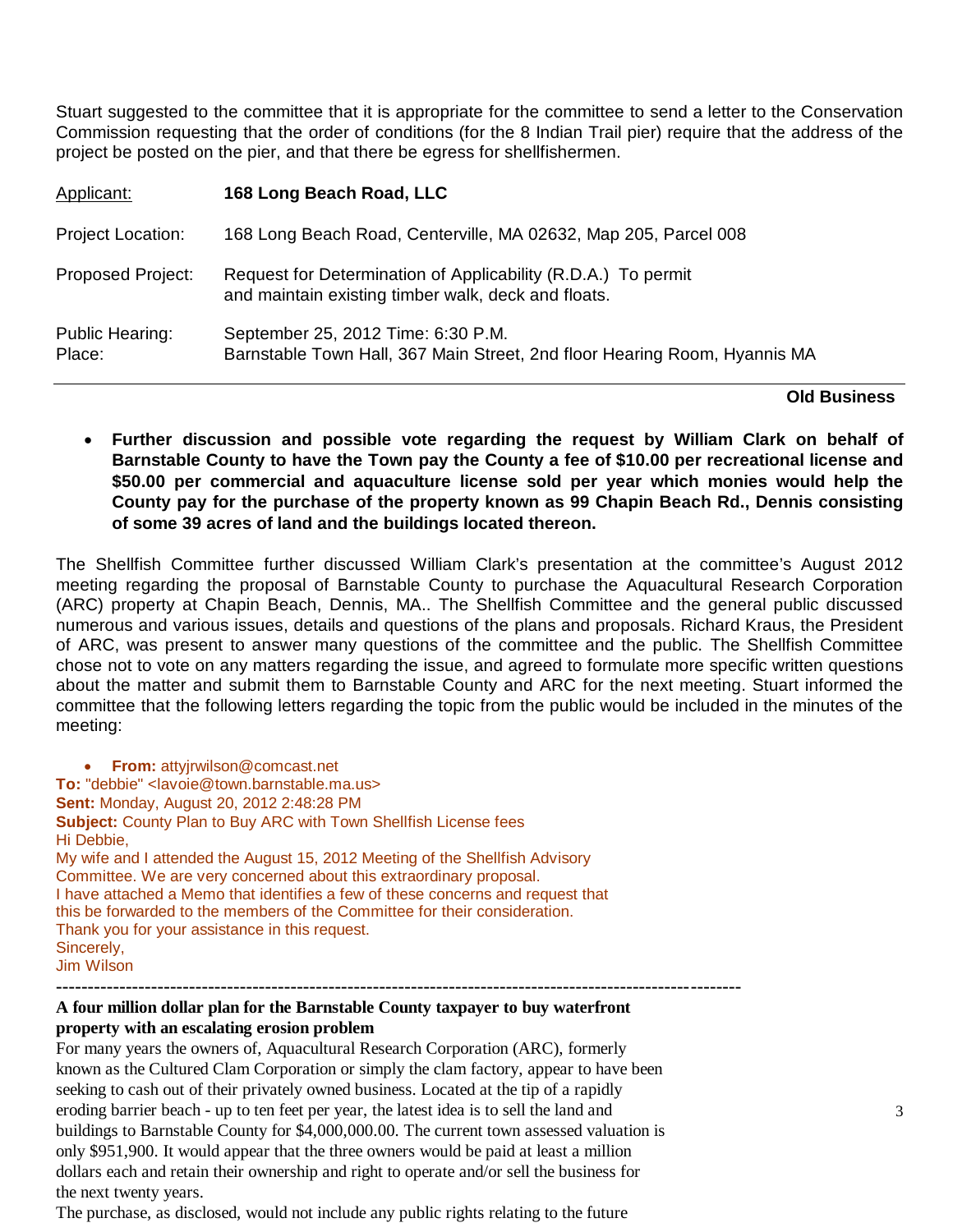operation or profits of the "shellfish hatchery business" or the large commercial purchase, distribution and sale of market size quahogs and oysters for which the site is presently being used. The purchase would not appear to include any interest to ARC's Chatham and Wellfleet facilities. In essence, the County is being asked to buy a tract of flooding barrier beach at an inflated and unrelated "highest and best residential use value." The owners have refused to publicly disclose any of their financial information about the business other than to claim that they control 90% of the shellfish industry and to threaten that if they do not get an oversized wind turbine and a large financial bail out, the local shellfish industry will collapse and all the diggers, farmers and Cape shellfish programs will go away.

Under what has been disclosed of the plan, the three owners would sell to Barnstable County their flood threatened 39.7 acres which consists of 17.8 acres of upland, 15.2 acres of marshland and 6.7 acres of tidal lagoons and lease it back for twenty (20) years to operate the shellfish hatchery and continue to dominate the Cape's purchase and distribution business for market size oysters and quahogs. The lease would be at no out of pocket cost to the three owners, as they would agree in lieu of rent, to spend a million dollars from the four million dollar proceeds on structural improvements to the facilities, such as their proposed taxpayer subsidized \$2.2 million dollar industrial wind turbine. This assumes that they are successful in their on going lawsuit with their neighbors and can get a quick sale to the County before the property is wiped out by the next big coastal storm.

The owners have been engaged in a two-year court battle with their residential neighbors and the Old King's Highway Regional Historic District Commission over a rejected industrial sized wind turbine. The lawsuit has yet to go to trial or gain any legal support for ARC's 600kw wind turbine project. Pursuing the spending of public money to support a costly financial rescue of ARC while it continues to consume its time and money in costly litigation against its neighbors and an important local Regional Historic Commission is a wrongful use of taxpayer money and will lead Barnstable County to the purchase of an inter-county agency lawsuit and a conflict with its Cape Cod Regional Policy Plan.

Being located on an eroding coastal sand spit in a "velocity zone" as identified on the National Flood Insurance Maps, might give one concern about their financial future. Adding a "super-sized" multi-million dollar wind turbine to the site might be viewed as a risky financial investment. That is unless you have a lot of public money to help pay for the project and people in the government that wish to pay you a few million dollars so that the taxpayers can take over all the ownership risks of your site before the next storm surge takes it all away.

In early June of this year, vehicle access to site was cut off by a major storm surge that flooded and blocked the only road to the facility. Tidal surges washed away the ramp for off-road vehicles making the outer beach off limits to vehicle travel.

An Erosion Management Plan prepared for the Town of Dennis by the Woods Hole Group, Inc. dated March 2012 describes with aerial photographs, charts, and other material the accelerated erosion forces at work on the barrier beach. It shows the dramatic retreat of the barrier beach. Coastal processes, coastal resources, geomorphic change, and the high cost of possible management activities are described in the Plan that is posted on the Town of Dennis website.

The projected costs and expenses to try and manage the erosion, with little or no hope of a long term permanent fix, has got to be troubling to the owners. The addition of a multimillion dollar wind turbine and a large public ownership investment in the site might just be enough to obligate the Barnstable County taxpayers to pay what ever it may cost to try and stop the erosion of the barrier beach and save, for the private owners, their financial investment.

The study of the area indicates that armoring the barrier beach is not possible and that "a costly" on going beach nourishment program is recommended. Under this plan, the taxpayer will be asked to set reasonable expectations on what can be done. As stated in the report, beach replenishment is a unique engineering application because it is one of the few engineering endeavors essentially "designed to fail." Replenished beaches help to manage coastal erosion, but do not prevent coastal erosion. Damage to landward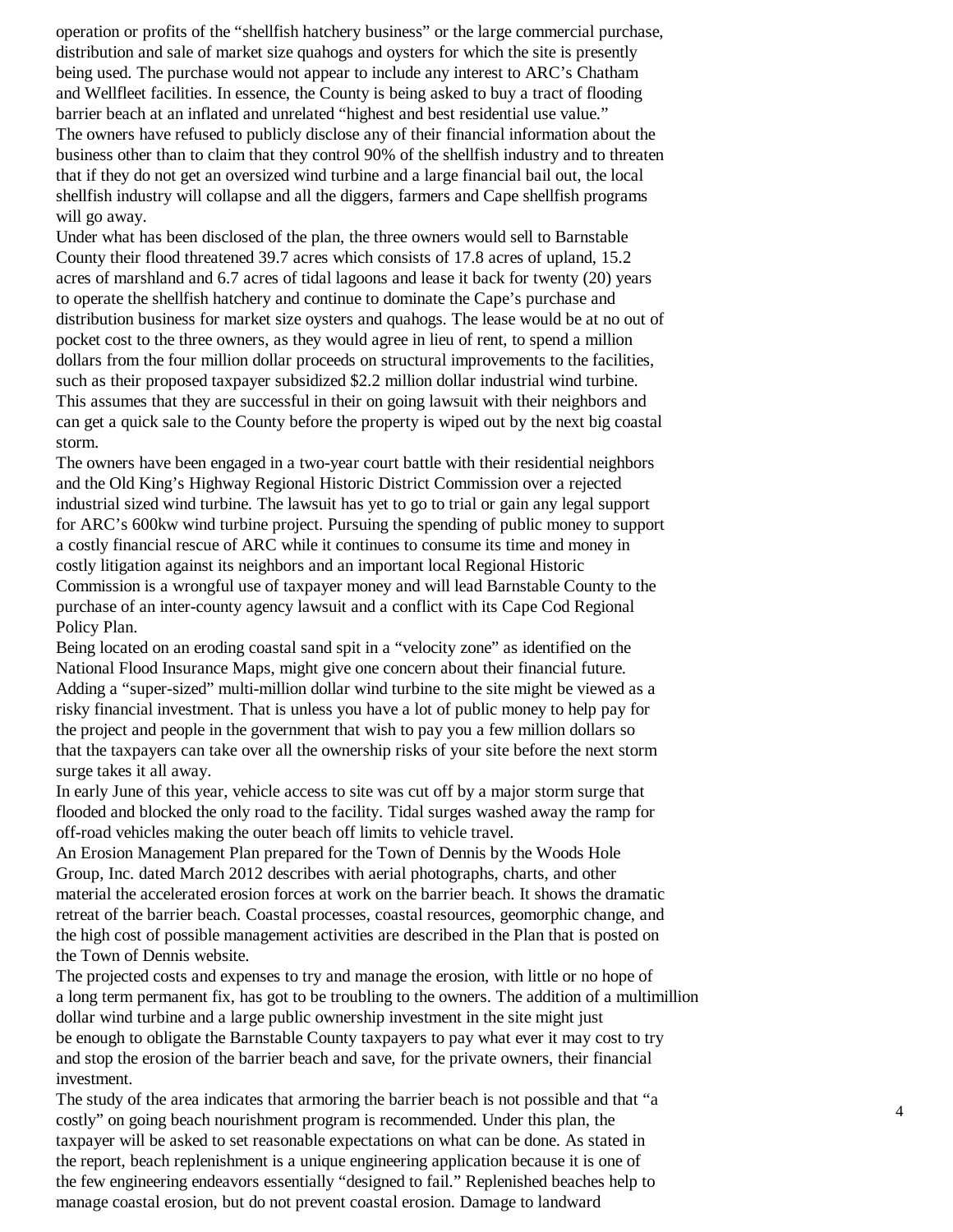properties, such as ARC, may be postponed, but periodic renourishment will be required and permanent storm protection will not be the result.

In the fall, Dennis taxpayers will be asked to set priorities on what aspects of Chapin Beach are worth trying to protect from the erosion and the risk of rising flood waters. A question of how much of the taxpayer's dollars to invest in the project will need to be addressed. Adding an oversized wind turbine and county ownership to the mix will add to the future public cost of the project. As the owners of ARC discovered when they tried to sell their property to residential condominium developers, owning property at the end of a barrier beach that is identified as being in an extreme coastal flood hazard zone and is subject to the effects of rapid sand migration, storm surges, flooding and limited access is not a financially rewarding investment.

Presently ARC sits on a tract of land that is 5 ft above sea level and is located at the end of Transect 2 on Figure 2-5  $\&$  2-10 in the Woods Hole Group, Inc. study report. This places the facility behind the lower "tapered down" western end of the barrier beach. The southwestern end, in proximity to Chase Garden Creek and ARC, is identified as the location of the most severe erosion and large overwash zones. The dune crest protecting ARC from a direct storm surge overwash is only 16.5 ft high or approximately one-half the height of the dunes located at the center and eastern end of the barrier beach. The estimated ten (10) year flood level in the area is set at approximately10 ft. or 5 ft. above ARC's property elevation.

Investing public money to own property in a high risk "velocity flood zone" is not a financially wise use of public resources. There are much safer locations with better access and far less future risk to the hatchery facility and its workers.

If the County wishes to own a shellfish hatchery as the means to guarantee the future public supply of oyster and quahog seed there are better ownership plans. Simply owning the site without the business is like buying a McDonalds without the ability or right to operate the restaurant. The public value, to those who are being asked to pay for the purchase, is not in the land and structures; but in the continued operation of the seed hatchery and the proper distribution of its products at a reasonable price. If the County wishes to address the public's future need for shellfish seed, the successful Duke's County model of the Martha's Vineyard Shellfish Group, Inc., which services all the Island towns with an adequate annual supply of oyster, quahog and bay scallop seed, provides a less expensive and better regional model.

Subsidizing and perpetuating private control over the Cape's shell fishing industry will do little to advance the economic security of the commercial shellfish farmers, diggers and the County's Shellfish Propagation Programs. The plan will keep the industry paying through the proposed increase in license fees for the next twenty years and cause the small farmer to continue to be solely dependent on a monopolistic for profit private company to supply his or her essential needs. The owners of ARC have said that they are reaching their retirement age and will not be operating business much longer. If the County only buys the Dennis site, with all the above identified limitations, risks and future financial problems, who or what entity will buy and operate the seed hatchery business?

#### **Letter sent to Town Hall Mailbox**

*From: Donna Wald [mailto:waldsonthecape@comcast.net] Sent: Wednesday, August 29, 2012 3:54 PM*

*Subject: Fwd: County Purchase of ARC Property*

*To: Stuart Rapp, Les Hemmila, Gerard Ganey, Richard Haskell,Andre Sampou, Linda Romano, Robert Lancaster*

*Congratulations to the Shellfish Committee and Barnstable citizens for asking some tough questions concerning the County Purchase of ARC.*

*I respectfully submit a letter that I wrote earlier on in this process that addresses some other concerns that were not brought up.*

*I have been involved with facets of this issue for two years and frankly some of the backroom politics that have taken place are disappointing.*

*Two issues you will see in my letter below that are very important are the stability of the land itself and the legal, environmental, property devaluation and possible health issues that could ensue. Thank you for your consideration of the document below. It brings to light other issues that haven't even*

*surfaced yet. The County is responsible for their business decisions and many citizens think this is a precarious one.*